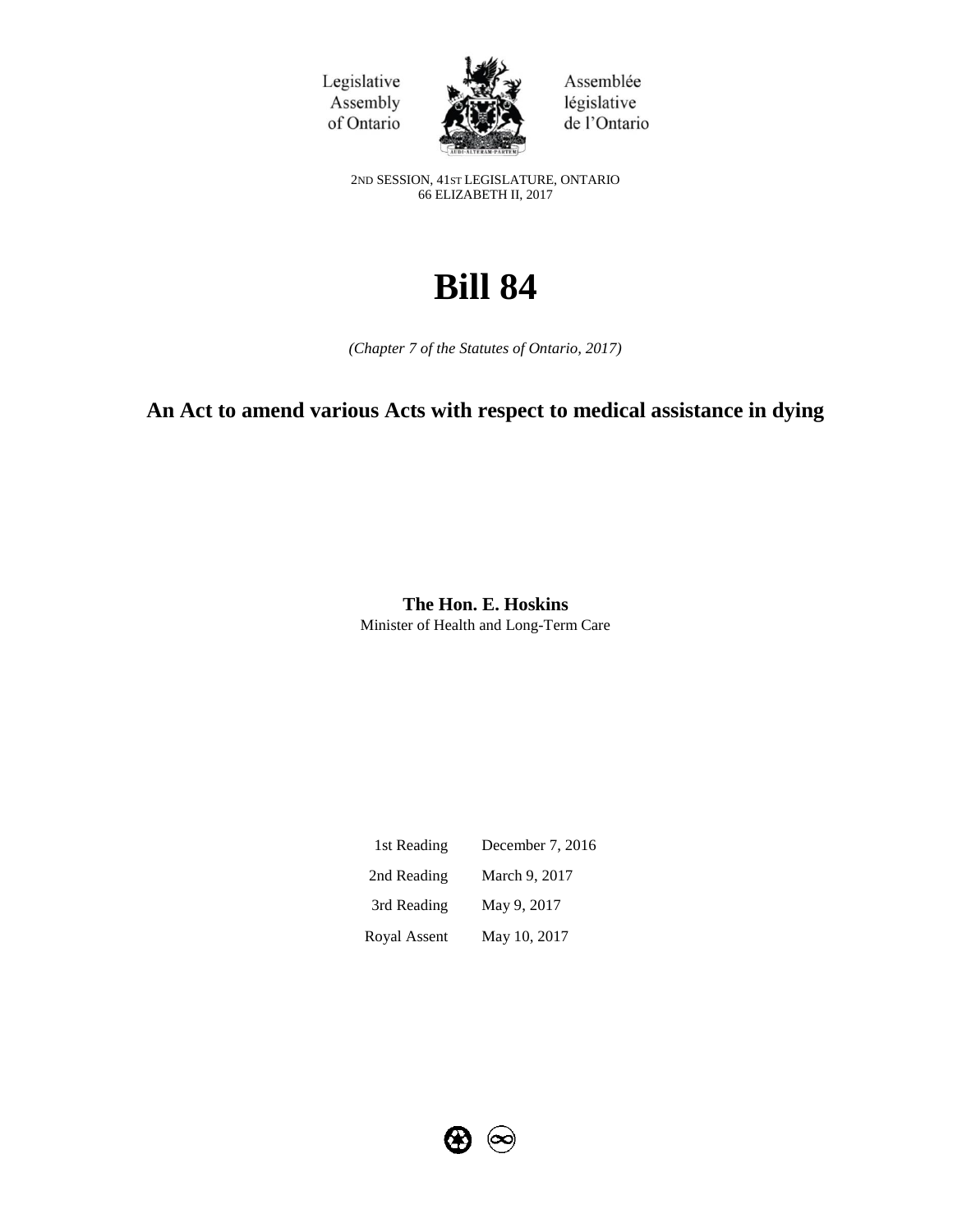#### EXPLANATORY NOTE

*This Explanatory Note was written as a reader's aid to Bill 84 and does not form part of the law. Bill 84 has been enacted as Chapter 7 of the Statutes of Ontario, 2017.*

Various Acts are amended in response to the Federal *Criminal Code* legislation dealing with medical assistance in dying.

The *Coroners Act* is amended to provide that, in the case of a medically assisted death, the doctor or nurse practitioner who provided the medical assistance in dying shall notify the coroner and provide the coroner with any information necessary to determine whether to investigate the death, and other people with knowledge of the death shall provide the coroner with information on request.

The *Excellent Care for All Act, 2010* is amended to provide protection against litigation for care providers and for doctors, nurse practitioners and people assisting them for performing medical assistance in dying. (This does not apply where negligence is alleged.)

Also, the fact that a person received medical assistance in dying may not be invoked as a reason to deny a right or refuse a benefit or any other sum which would otherwise be provided under a contract or statute.

The Minister is required to establish a care coordination service to assist patients and caregivers in accessing additional information and services for medical assistance in dying and other end-of-life options.

The *Freedom of Information and Protection of Privacy Act* and the *Municipal Freedom of Information and Protection of Privacy Act* are amended to provide that they do not apply to identifying information relating to medical assistance in dying.

The *Vital Statistics Act* is amended to provide that the requirements respecting the coroner's documentation do not apply in cases of medical assistance in dying if the coroner has determined that the death not be investigated.

The *Workplace Safety and Insurance Act, 1997* is amended to provide that a worker who receives medical assistance in dying is deemed to have died as a result of the injury or disease for which the worker was determined to be eligible to receive medical assistance in dying.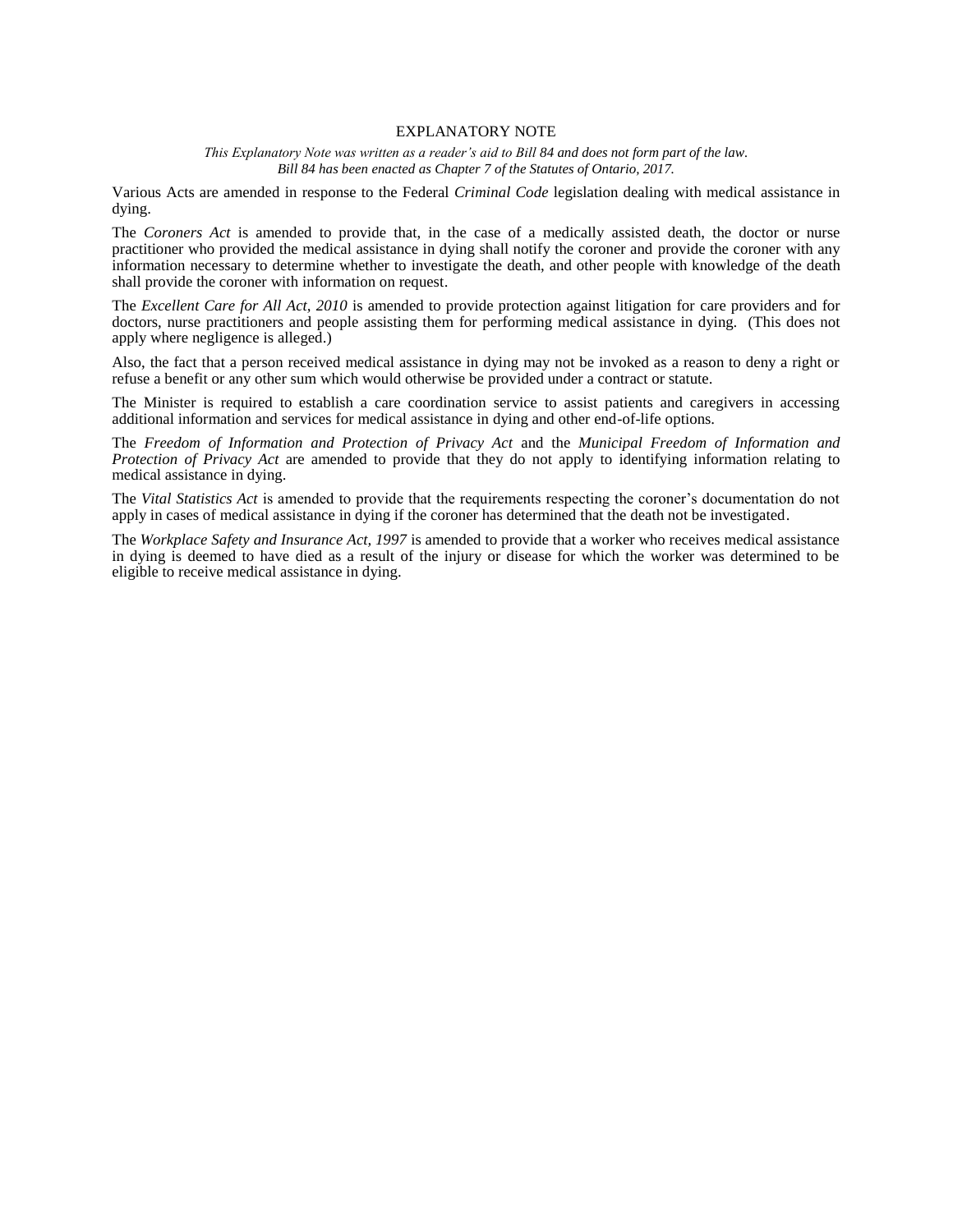**Bill 84 2017**

# **An Act to amend various Acts with respect to medical assistance in dying**

Her Majesty, by and with the advice and consent of the Legislative Assembly of the Province of Ontario, enacts as follows:

#### **CORONERS ACT**

# **1 The** *Coroners Act* **is amended by adding the following section:**

#### **Medical assistance in dying**

**10.1** (1) Where a person dies as a result of medical assistance in dying, the physician or nurse practitioner who provided the medical assistance in dying shall give notice of the death to a coroner and, if the coroner is of the opinion that the death ought to be investigated, the coroner shall investigate the circumstances of the death and if, as a result of the investigation, the coroner is of the opinion that an inquest ought to be held, the coroner shall hold an inquest upon the body.

#### **Requirements re giving of notice**

(2) The physician or nurse practitioner who provided the medical assistance in dying shall provide the coroner with any information about the facts and circumstances relating to the death that the coroner considers necessary to form an opinion about whether the death ought to be investigated, and any other person who has knowledge of the death shall provide such information on the request of the coroner.

## **Non-application of clause 10 (1) (f)**

(3) Clause 10 (1) (f) does not apply in respect of a deceased person who died as a result of medical assistance in dying.

#### **Review**

(4) The Minister shall, within two years after the *Medical Assistance in Dying Statute Law Amendment Act, 2017* receives Royal Assent, establish a process to review the provisions of this section.

#### **Definitions**

(5) In this section,

- "medical assistance in dying" means medical assistance in dying within the meaning of section 241.1 of the *Criminal Code* (Canada); ("aide médicale à mourir")
- "nurse practitioner" means a registered nurse who holds an extended certificate of registration under the *Nursing Act, 1991*; ("infirmière praticienne ou infirmier praticien")

"physician" means a member of the College of Physicians and Surgeons of Ontario. ("médecin")

#### **EXCELLENT CARE FOR ALL ACT, 2010**

#### **2 (1) Section 1 of the** *Excellent Care for All Act, 2010* **is amended by adding the following definitions:**

"medical assistance in dying" means medical assistance in dying within the meaning of section 241.1 of the *Criminal Code* (Canada); ("aide médicale à mourir")

"nurse practitioner" means a registered nurse who holds an extended certificate of registration under the *Nursing Act, 1991*; ("infirmière praticienne ou infirmier praticien")

"physician" means a member of the College of Physicians and Surgeons of Ontario; ("médecin")

#### **(2) The Act is amended by adding the following sections:**

#### MEDICAL ASSISTANCE IN DYING

#### **Immunity, MAID**

**13.8** (1) No action or other proceeding for damages shall be instituted against a physician or nurse practitioner or any other person assisting him or her for any act done or omitted in good faith in the performance or intended performance of medical assistance in dying.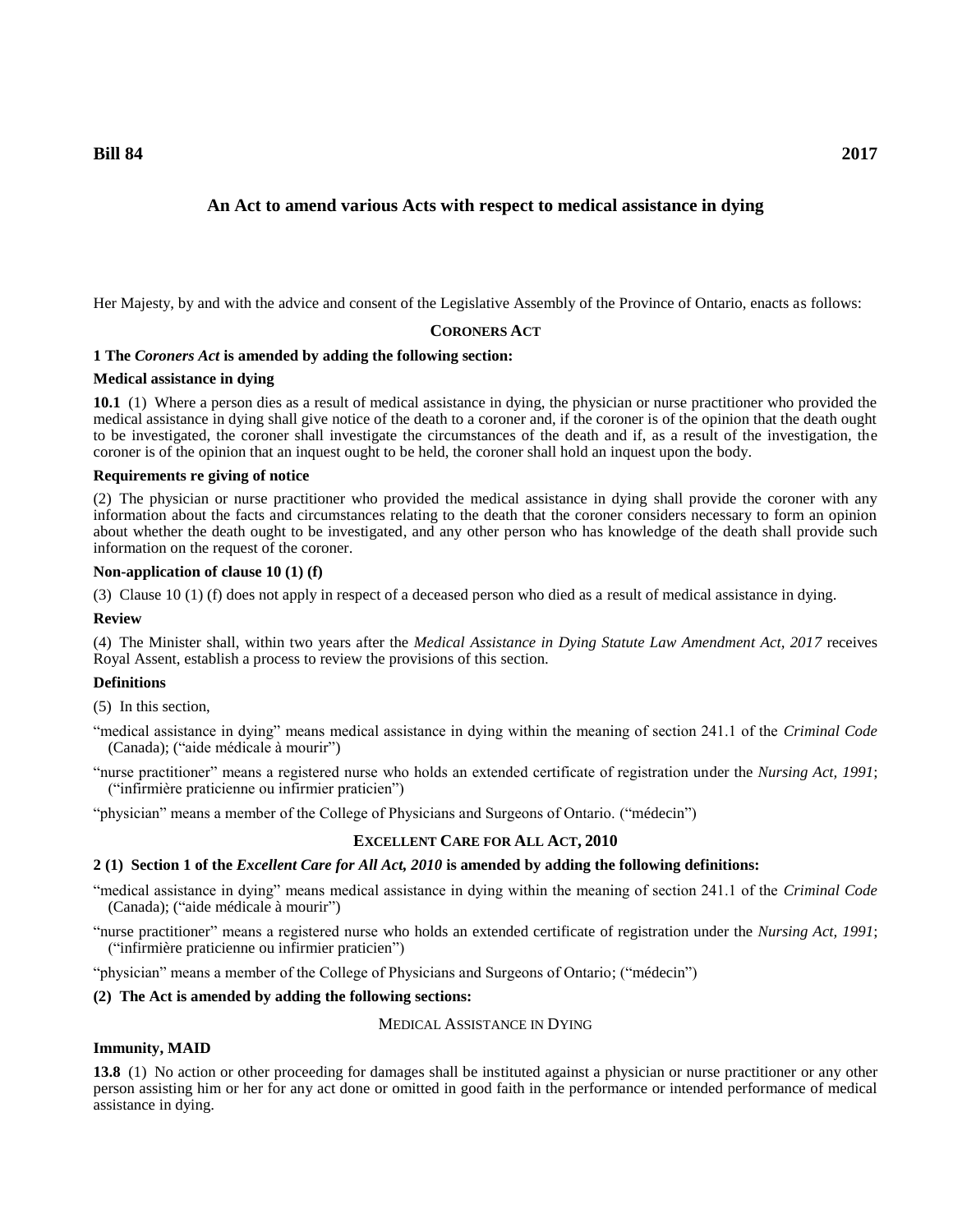#### **Exception**

(2) Subsection (1) does not apply to an action or proceeding that is based upon the alleged negligence of a physician, nurse practitioner or other person.

#### **Care providers**

(3) No action or other proceeding for damages based on direct or vicarious liability shall be instituted against a care provider or a director, officer or employee of a care provider for any act done or omitted in good faith,

- (a) by the care provider in relation to the delivery of medical assistance in dying; or
- (b) by a physician or nurse practitioner or any other person assisting him or her in the performance or intended performance of medical assistance in dying.

#### **Exception, negligence**

(4) Subsection (3) does not apply to an action or proceeding that is based upon the alleged negligence of the care provider, director, officer, employee, physician, nurse practitioner or other person.

#### **Definition, "care provider"**

(5) In this section,

"care provider" means,

- (a) a health service provider as defined in subsection 2 (2) of the *Local Health System Integration Act, 2006*,
- (b) a licensee as defined in subsection 2 (1) of the *Retirement Homes Act, 2010*, and
- (c) any other prescribed person or entity.

#### **MAID has no effect on rights and benefits**

**13.9** (1) Subject to subsection (2), the fact that a person received medical assistance in dying may not be invoked as a reason to deny a right or refuse a benefit or any other sum which would otherwise be provided under a contract or statute.

#### **Contrary intention**

(2) Subsection (1) applies unless an express contrary intention appears in the statute.

#### **Care co-ordination service**

**13.10** The Minister shall establish a care co-ordination service to assist patients and caregivers in accessing additional information and services for medical assistance in dying and other end-of-life options.

#### **FREEDOM OF INFORMATION AND PROTECTION OF PRIVACY ACT**

**3 Section 65 of the** *Freedom of Information and Protection of Privacy Act* **is amended by adding the following subsections:**

#### **Non-application of Act**

(11) This Act does not apply to identifying information in a record relating to medical assistance in dying.

#### **Interpretation**

 $(12)$  In subsection  $(11)$ ,

"identifying information" means information,

- (a) that relates to medical assistance in dying, and
- (b) that identifies an individual or facility, or for which it is reasonably foreseeable in the circumstances that it could be utilized, either alone or with other information, to identify an individual or facility; ("renseignements identificatoires")

"medical assistance in dying" means medical assistance in dying within the meaning of section 241.1 of the *Criminal Code*  (Canada). ("aide médicale à mourir")

#### **MUNICIPAL FREEDOM OF INFORMATION AND PROTECTION OF PRIVACY ACT**

#### **4 Section 52 of the** *Municipal Freedom of Information and Protection of Privacy Act* **is amended by adding the following subsections:**

#### **Non-application of Act**

(5) This Act does not apply to identifying information in a record relating to medical assistance in dying.

#### **Interpretation**

(6) In subsection (5),